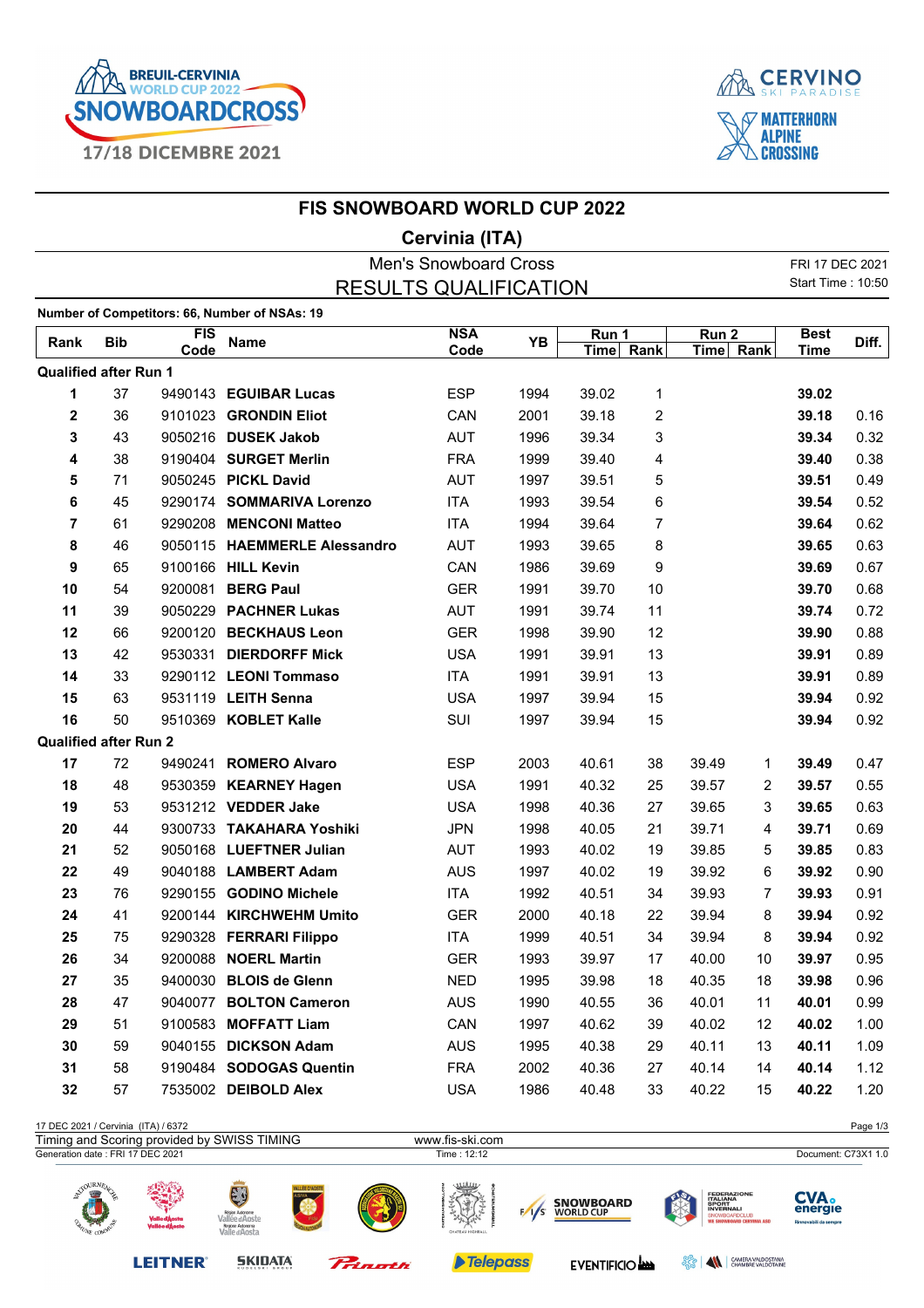|                                                              |                |      | <b>FIS SNOWBOARD WORLD CUP 2022</b> |            |      |            |    |            |    |                   |       |  |
|--------------------------------------------------------------|----------------|------|-------------------------------------|------------|------|------------|----|------------|----|-------------------|-------|--|
|                                                              | Cervinia (ITA) |      |                                     |            |      |            |    |            |    |                   |       |  |
| <b>Men's Snowboard Cross</b><br><b>RESULTS QUALIFICATION</b> |                |      |                                     |            |      |            |    |            |    | FRI 17 DEC 2021   |       |  |
|                                                              |                |      |                                     |            |      |            |    |            |    | Start Time: 10:50 |       |  |
| Rank                                                         | <b>Bib</b>     | FIS  | <b>Name</b>                         | <b>NSA</b> | YB   | Run 1      |    | Run 2      |    | <b>Best</b>       | Diff. |  |
|                                                              |                | Code |                                     | Code       |      | Time Rank  |    | Time Rank  |    | <b>Time</b>       |       |  |
| <b>Not Qualified</b>                                         |                |      |                                     |            |      |            |    |            |    |                   |       |  |
| 33                                                           | 62             |      | 9190369 le BLE JAQUES Leo           | <b>FRA</b> | 1997 | 40.23      | 23 | 40.27      | 17 | 40.23             | 1.21  |  |
| 34                                                           | 40             |      | 9530138 BAUMGARTNER Nick            | <b>USA</b> | 1981 | 40.23      | 23 | 40.40      | 19 | 40.23             | 1.21  |  |
| 35                                                           | 55             |      | 9040149 HUGHES Jarryd               | <b>AUS</b> | 1995 | 40.84      | 45 | 40.23      | 16 | 40.23             | 1.21  |  |
| 36                                                           | 83             |      | 9480494 ANISIMOV Andrei             | <b>RUS</b> | 1997 | 40.32      | 25 | 40.63      | 24 | 40.32             | 1.30  |  |
| 37                                                           | 64             |      | 9050199 JUD Sebastian               | <b>AUT</b> | 1995 | 40.42      | 31 | 40.40      | 19 | 40.40             | 1.38  |  |
| 38                                                           | 88             |      | 9030002 WILLIAMS Steven             | <b>ARG</b> | 1988 | 40.40      | 30 | 41.21      | 36 | 40.40             | 1.38  |  |
| 39                                                           | 90             |      | 9150234 HOUSER Radek                | CZE        | 1996 | 40.43      | 32 | 43.11      | 49 | 40.43             | 1.41  |  |
| 40                                                           | 78             |      | 9480641 DONSKIKH Daniil             | <b>RUS</b> | 2001 | 40.58      | 37 | 40.44      | 21 | 40.44             | 1.42  |  |
| 41                                                           | 82             |      | 9510384 LUBASCH Nicola              | SUI        | 1998 | 40.67      | 43 | 40.50      | 22 | 40.50             | 1.48  |  |
| 42                                                           | 67             |      | 9530557 PERLE Michael               | <b>USA</b> | 1994 | 41.39      | 55 | 40.61      | 23 | 40.61             | 1.59  |  |
| 43                                                           | 80             |      | 9531185 LACROIX Mike                | <b>USA</b> | 1998 | 40.62      | 39 | 40.63      | 24 | 40.62             | 1.60  |  |
| 44                                                           | 85             |      | 9190459 HERPIN Guillaume            | <b>FRA</b> | 2001 | 40.62      | 39 | 40.90      | 29 | 40.62             | 1.60  |  |
| 45                                                           | 69             |      | 9190316 VUAGNOUX Ken                | <b>FRA</b> | 1995 | 40.63      | 42 | 40.71      | 26 | 40.63             | 1.61  |  |
| 46                                                           | 95             |      | 9120101 YE Kangjia                  | <b>CHN</b> | 2002 | 40.72      | 44 | 41.10      | 33 | 40.72             | 1.70  |  |
| 47                                                           | 77             |      | 9100660 BICHON Evan                 | CAN        | 1998 | 41.00      | 48 | 40.83      | 27 | 40.83             | 1.81  |  |
| 48                                                           | 70             |      | 9510336 WATTER Nick                 | SUI        | 1995 | 40.85      | 46 | 41.19      | 35 | 40.85             | 1.83  |  |
| 49                                                           | 60             |      | 9510380 BITSCHNAU Pascal            | SUI        | 1998 | 41.04      | 49 | 40.88      | 28 | 40.88             | 1.86  |  |
| 50                                                           | 73             |      | 9150149 KUBICIK Jan                 | CZE        | 1996 | 40.96      | 47 | 41.02      | 31 | 40.96             | 1.94  |  |
| 51                                                           | 86             |      | 9050236 KROH Andreas                | <b>AUT</b> | 1998 | 41.19      | 51 | 41.01      | 30 | 41.01             | 1.99  |  |
| 52                                                           | 79             |      | 9220109 NIGHTINGALE Huw             | <b>GBR</b> | 2001 | 41.07      | 50 | 41.18      | 34 | 41.07             | 2.05  |  |
| 53                                                           | 92             |      | 9190426 GATTAZ Benjamin             | <b>FRA</b> | 1999 | 41.32      | 54 | 41.09      | 32 | 41.09             | 2.07  |  |
| 54                                                           | 74             |      | 9100932 GRAHAM Colby                | CAN        | 2001 | 41.49      | 56 | 41.26      | 37 | 41.26             | 2.24  |  |
| 55                                                           | 87             |      | 9050287 POWONDRA Felix              | <b>AUT</b> | 2002 | 41.31      | 52 | 41.55      | 41 | 41.31             | 2.29  |  |
| 56                                                           | 94             |      | 9190517 TOMAS Julien                | <b>FRA</b> | 2004 | 41.31      | 52 | 41.57      | 42 | 41.31             | 2.29  |  |
| 57                                                           | 93             |      | 9200179 CONRADT Niels               | <b>GER</b> | 2002 | 41.95      | 62 | 41.44      | 38 | 41.44             | 2.42  |  |
| 58                                                           | 84             |      | 9050250 DORNHOFER Marco             | <b>AUT</b> | 1999 | 41.69      | 58 | 41.48      | 39 | 41.48             | 2.46  |  |
| 59                                                           | 68             |      | 9320183 WOO Jin                     | <b>KOR</b> | 2001 | 41.70      | 59 | 41.48      | 39 | 41.48             | 2.46  |  |
| 60                                                           | 98             |      | 9290390 ABBATI Luca                 | ITA        | 2002 | 42.04      | 63 | 41.59      | 43 | 41.59             | 2.57  |  |
| 61                                                           | 91             |      | 9290410 COLTURI Niccolo             | <b>ITA</b> | 2003 | 41.65      | 57 | 42.10      | 47 | 41.65             | 2.63  |  |
| 62                                                           | 89             |      | 9531433 HAMEL Tyler                 | <b>USA</b> | 2004 | 41.81      | 60 | 41.84      | 45 | 41.81             | 2.79  |  |
| 63                                                           | 81             |      | 9040236 DENT Declan                 | <b>AUS</b> | 2000 | 41.93      | 61 | 41.83      | 44 | 41.83             | 2.81  |  |
| 64                                                           | 96             |      | 9040237 DENT Kobi                   | <b>AUS</b> | 2000 | 42.57      | 65 | 41.89      | 46 | 41.89             | 2.87  |  |
| 65                                                           | 97             |      | 1084976 BETHONICO Noah              | <b>BRA</b> | 2003 | 42.05      | 64 | 42.10      | 47 | 42.05             | 3.03  |  |
|                                                              | 56             |      | 9190386 BOZZOLO Loan                | <b>FRA</b> | 1999 | <b>DNS</b> |    | <b>DNS</b> |    | <b>DNS</b>        |       |  |